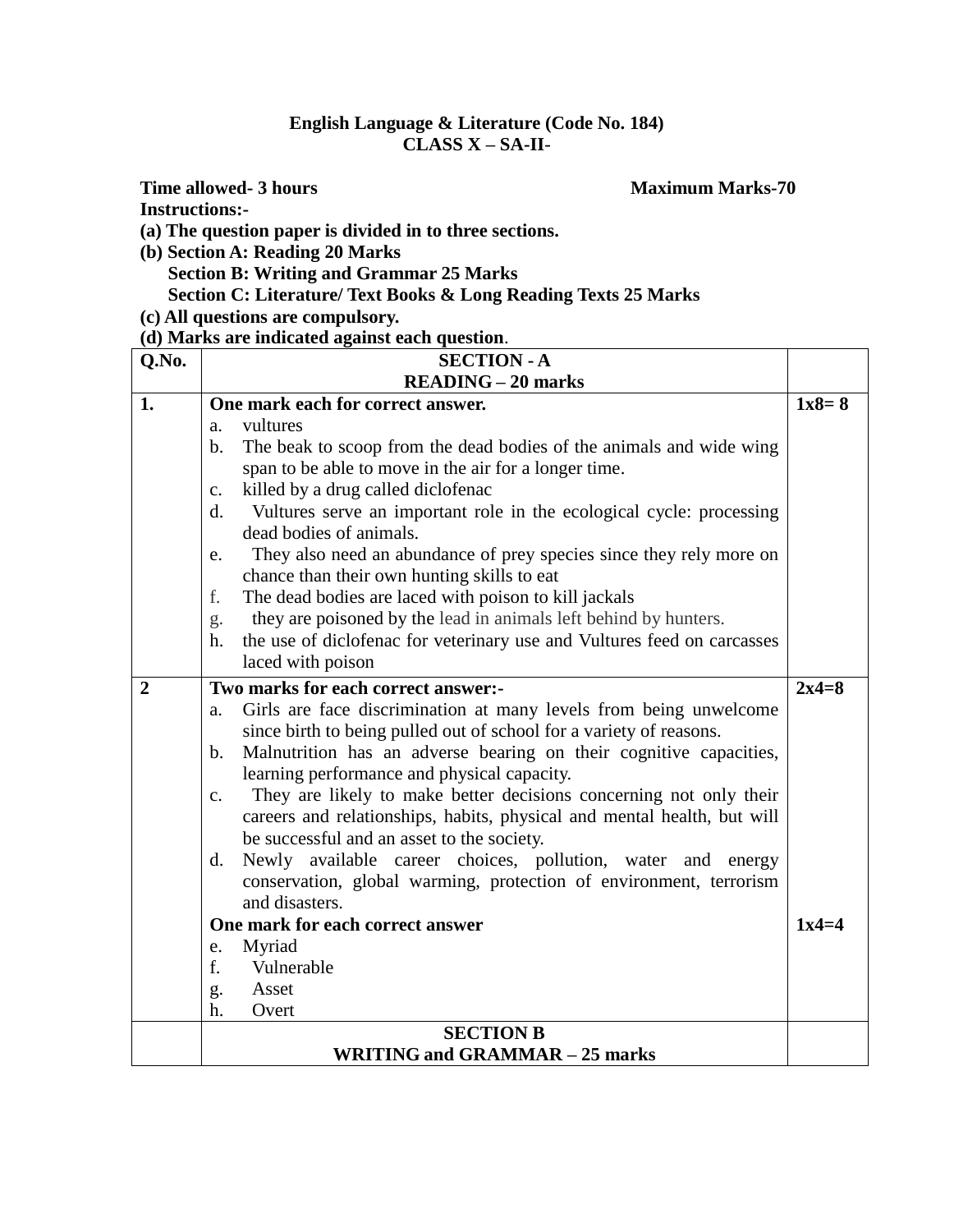| $\overline{\mathbf{3}}$ | <b>LETTER WRITING</b>                                                                                                                                                                                                                                                                                                                                                                                                                                                                                                                                                                                                                                                    | 5                           |
|-------------------------|--------------------------------------------------------------------------------------------------------------------------------------------------------------------------------------------------------------------------------------------------------------------------------------------------------------------------------------------------------------------------------------------------------------------------------------------------------------------------------------------------------------------------------------------------------------------------------------------------------------------------------------------------------------------------|-----------------------------|
|                         | a) Format-- writer's address, receiver's address, date, subject,<br>and complementary close -------------------<br>salutation<br>b) Content --------<br>c) c) Expression----- Coherence and relevance, Spelling , grammatical<br>accuracy<br><b>Option -1:-</b>                                                                                                                                                                                                                                                                                                                                                                                                          |                             |
|                         | Water crisis- dried wells, all other water resources dried up<br>Scarcity of drinking water<br>No water supply in the area<br>Suggestions :-- regular water supply through water tankers<br>Long term goals of reviving water bodies<br>Digging of the dried wells deeper<br>Planting of trees<br>$\bullet$<br>Awareness programmes<br>$\bullet$<br>Option 2:-<br>Students wasting their time in whats app<br>Poor communication skills<br>No contact with the other family members<br>Spoiling their future plans<br>Suggestions for time management :--<br>Should follow their routine strictly.<br>Should know the value of time<br>Whats App will lead them nowhere. | 1 mark<br>2 marks<br>2marks |
| 4.                      | Story writingContent --------------<br>The students will write a story<br>on the basis of the beginning of the story                                                                                                                                                                                                                                                                                                                                                                                                                                                                                                                                                     | 10                          |
|                         | <b>Expression</b> ----- creativity, originality, Fluency, cohesiveness and relevance                                                                                                                                                                                                                                                                                                                                                                                                                                                                                                                                                                                     | 5                           |
|                         | Spellings, grammatical accuracy                                                                                                                                                                                                                                                                                                                                                                                                                                                                                                                                                                                                                                          | 5                           |
| 5                       | One mark for each correct answer<br>Eg.<br>--when                                                                                                                                                                                                                                                                                                                                                                                                                                                                                                                                                                                                                        | 3                           |
|                         | At<br>a.<br>As/since<br>b.<br>When /if<br>$\mathbf{c}$ .                                                                                                                                                                                                                                                                                                                                                                                                                                                                                                                                                                                                                 |                             |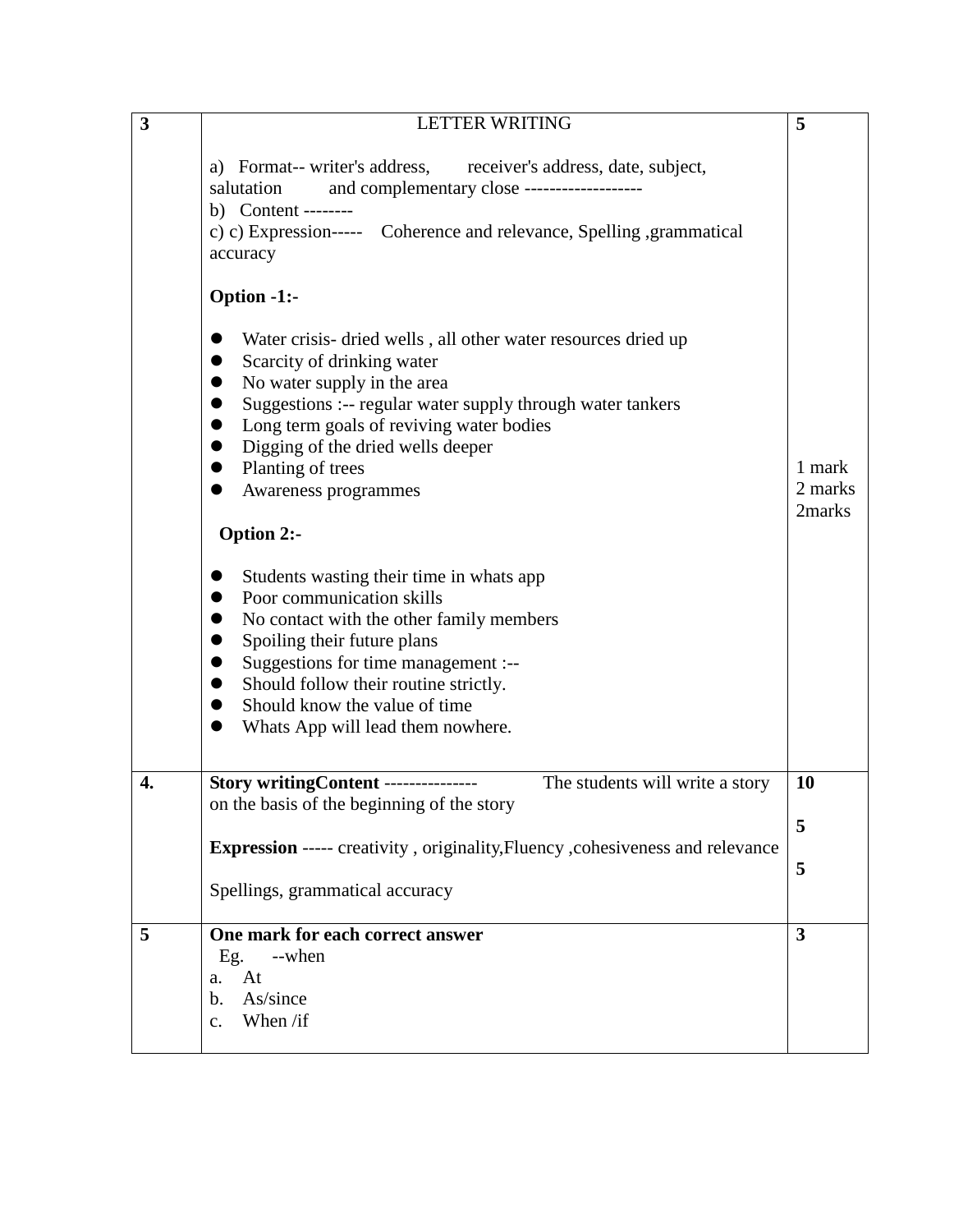| 6  | One mark for each correct answer                                                        | $\overline{\mathbf{4}}$ |
|----|-----------------------------------------------------------------------------------------|-------------------------|
|    | Cause<br>a)                                                                             |                         |
|    | b)<br>Who                                                                               |                         |
|    | Therefore/so<br>$\mathbf{c})$                                                           |                         |
|    | which<br>d)                                                                             |                         |
| 7  | One mark for each correct answer                                                        | 3                       |
|    |                                                                                         |                         |
|    | It is Celebrated annually for playing a big role in /saving the lives<br>a.             |                         |
|    | It aims to provide relief to human beings in distress due to war<br>b.                  |                         |
|    | Various programmes are held to celebrate this day in the schools<br>c.                  |                         |
|    | <b>SECTION C</b>                                                                        | 25                      |
|    | <b>Literature Text Books and Long Reading Text</b>                                      | marks                   |
| 8  | : One mark for each correct answer                                                      | 3                       |
|    | Because they try hard to go out of the closed room<br>a)                                |                         |
|    | Because they are quite weak and not fresh.<br>b)                                        |                         |
|    | Like newly discharged patients-- ALLITERATION<br>$\mathbf{c})$                          |                         |
|    | <b>OR</b>                                                                               |                         |
|    |                                                                                         |                         |
|    |                                                                                         |                         |
|    | She felt that she was travelling all alone.<br>a.                                       |                         |
|    | she could smell the betel nut the woman was chewing and see the betel<br>$\mathbf{b}$ . |                         |
|    | juice that was threatening to spill over her lips at any moment                         |                         |
|    | Because Valli had spoken rudely to the conductor and was taking pride<br>$c_{\cdot}$    |                         |
|    | in travelling alone.                                                                    |                         |
| 9  | Two marks for each correct answer:-                                                     | $4x^2 = 8$              |
|    | To request him to give life bac to her son.<br>a.                                       |                         |
|    | Squeezer was inferior to Guess , his own dog and that he was an<br>b.                   |                         |
|    | over shot.                                                                              |                         |
|    | c. Ebright was not only good in science and academics but also in                       |                         |
|    | games.                                                                                  |                         |
|    | d. She had poke marks on her face and looked quite ugly                                 |                         |
| 10 | Content ----                                                                            | $\overline{2}$          |
|    | <b>Expression</b>                                                                       | $\overline{2}$          |
|    | <b>Cause of Matilda's ruin--</b>                                                        |                         |
|    | Her desire to look pretty                                                               |                         |
|    | Her poverty                                                                             |                         |
|    | Her nature of borrowing                                                                 |                         |
|    | Her carelessness at the ball room                                                       |                         |
|    | Her simplicity --not to know the cost before paying the money                           |                         |
|    | How to help her save herself from the ruin                                              |                         |
|    | Ask her not to borrow jewellery                                                         |                         |
|    | Make her feel that she looked extremely beautiful in her dress.                         |                         |
|    | Giving my own jewellery                                                                 |                         |
|    | Help her more money                                                                     |                         |
|    | Ask her to find out the cost from her friend                                            |                         |